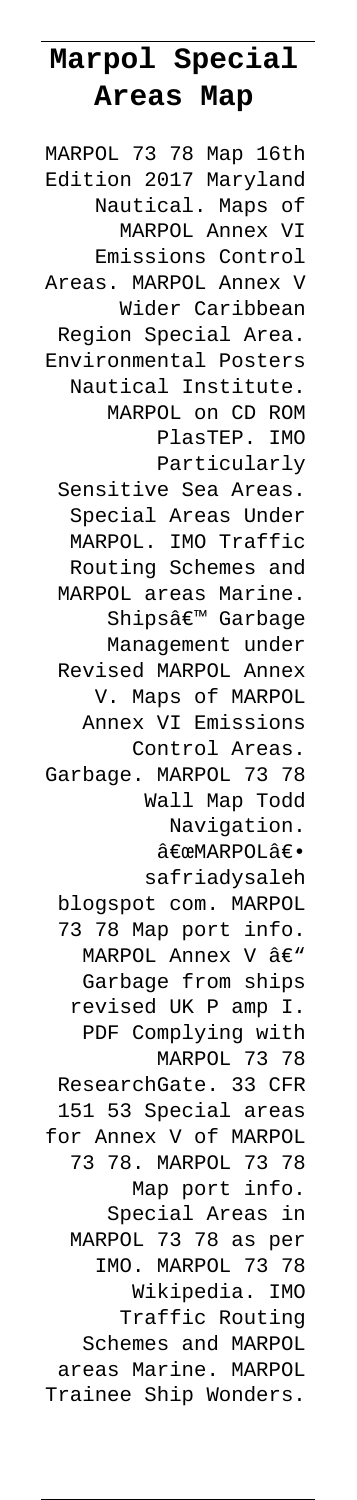MARPOL 73 78 Map Putra Standards. MARPOL Special Areas Maritime Safety Posters. How to comply with MARPOL Annex V UK P amp I. MARPOL 73 78 Wikipedia. Regulation 3 Disposal of garbage outside special areas. Appendix B Annex V of MARPOL 73 78 Clean Ships Clean. Emission Control Areas MARPOL Annex VI Parker Kittiwake. MARPOL 73 78 MAP 2017 Edition Bookharbour. "Gulfs areaâ€. and Southern South African waters Special Areas. MARPOL Practical Guide 2013 Scribd. IMO MARPOL areas 1 1M November 2014 Marine. Wider Caribbean Region WCR Special Area under MARPOL. MARPOL Annex V placard colour Manta Maritime. IMO Special Areas Under MARPOL. MARPOL 73 78 Map Putra Standards. IMO MARPOL areas 1 1M November 2014 Marine. MARPOL Annex V placard colour Manta Maritime. MARPOL Annex V Special Area Mediterranean GARD. MARPOL 73 78 Map American Nautical Services. 33 CFR 151 53 Special areas for Annex V of MARPOL 73 78. Regulation 15 Control of discharge of oil MARPOL Training. Marpol Special Areas Map Hostinger. 33 CFR 151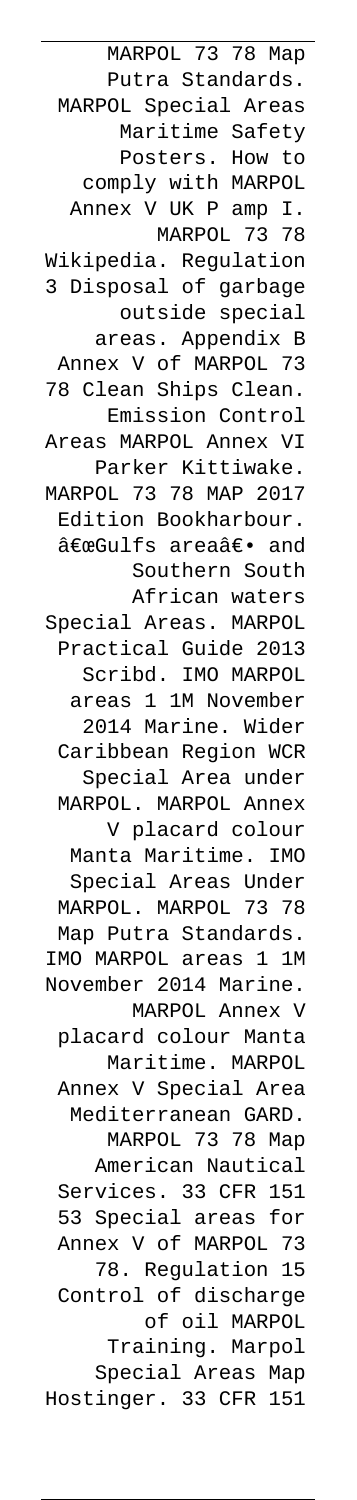13 Special areas for Annex I of MARPOL 73 78. MARPOL Annex V â€" Garbage from ships revised UK P amp I. Shipsâ€<sup>™</sup> Garbage Management under Revised MARPOL Annex V. How to comply with MARPOL Annex V UK P amp I. What are the garbage special areas Ship generated. Special Areas under MARPOL pdf Pollution Nature. Regulation 3 Disposal of garbage outside special areas. What are the garbage special areas Ship generated. Special Areas under MARPOL pdf Pollution Nature. Frequently Asked Questions MARPOL Training. IMO Special Areas Under MARPOL. MARPOL 73 78 Map American Nautical Services. Maps and Atlases port info. New MARPOL no discharge zones GARD. Special Areas under MARPOL Cult of Sea. LIST OF SPECIAL AREAS EMISSION CONTROL AREAS AND. Wider Caribbean Region WCR Special Area under MARPOL. Amazon com MARPOL 73 78 Map Everything Else. Sulphur Emission Control Area Wikipedia. MARPOL Practical Guide 2013 Scribd. MARPOL Special Areas Maritime Safety Posters. IMO Particularly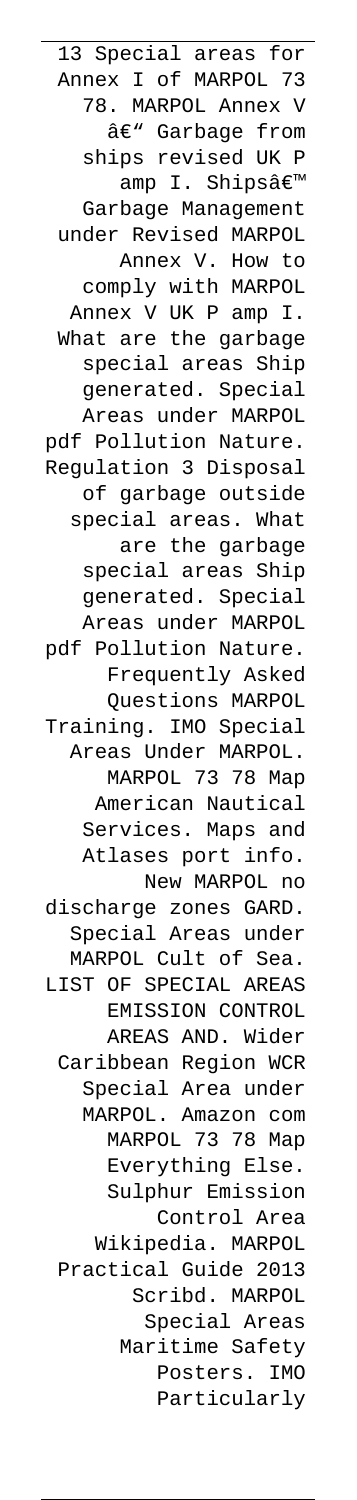Sensitive Sea Areas. "MARPOLâ€. safriadysaleh blogspot com. 33 CFR 151 13 Special areas for Annex I of MARPOL 73 78. Sulphur Emission Control Area Wikipedia. Sensitive Sea Areas Map port info. Amazon com MARPOL 73 78 Map Everything Else. SPECIAL AREAS AS PER MARPOL Marinesite. Special Areas under MARPOL Cult of Sea. MARPOL 73 78 Map 16th Edition 2017 Maryland Nautical. Special Areas in MARPOL 73 78 as per IMO. MARPOL Amendments to Annex V P amp I Insurance. MARPOL Amendments to Annex V P amp I Insurance. Marpol Special Areas Map Hostinger. MARPOL Annex V Wider Caribbean Region Special Area. MARPOL on CD ROM PlasTEP. LIST OF SPECIAL AREAS UNDER MARPOL AND ics org ir. Discharge of Water amp Waste from Marine Vessels Standards. SPECIAL AREAS AS PER MARPOL Marinesite. Discharge of Water amp Waste from Marine Vessels Standards. Emission Control Areas ECAs atobviaconline com. Marine Pollution SEOS Project. Marine Pollution SEOS Project. "Gulfs areaâ€. and Southern South African waters Special Areas. LIST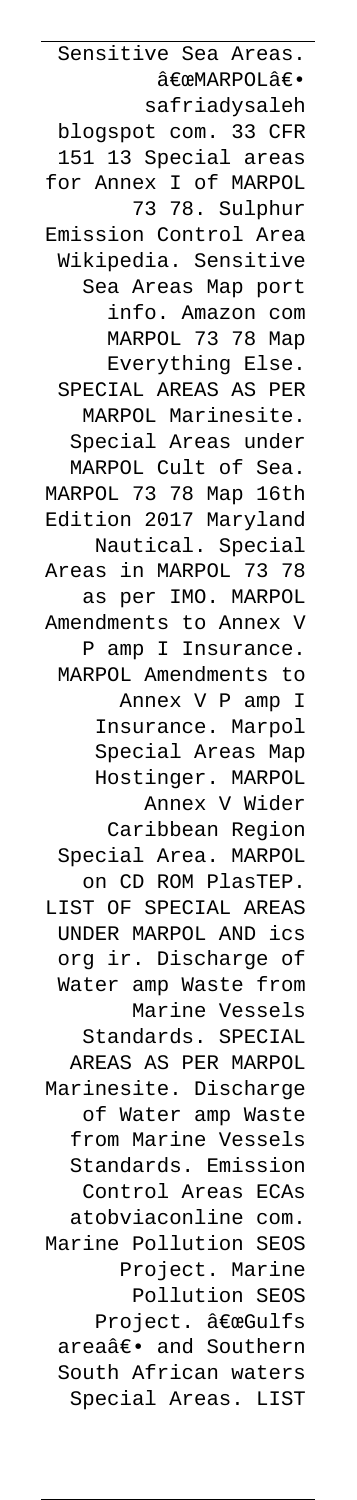OF SPECIAL AREAS EMISSION CONTROL AREAS AND. Special Areas Under MARPOL. LIST OF SPECIAL AREAS UNDER MARPOL AND ics org ir. Particularly Sensitive Sea Areas

#### **MARPOL 73 78 Map 16th Edition 2017 Maryland Nautical**

July 11th, 2018 MARPOL 73 78 Map 16th Edition 2017 MARPOL 73 78 Map 16th Edition 2017 A comprehensive colour coded world map highlighting MARPOL s 73 78 special areas of'

# '**Maps Of MARPOL Annex VI Emissions Control Areas**

July 13th, 2018 - MARPOL Annex VI Force Ship Owners To Switch To Low Distillate Fuel Or Use A Scrubber Or Exhaust Cleaner In Areas Known As ECAs MARPOL Annex VI Force Ship Owners To Switch To Low Distillate Fuel Or Use A Scrubber Or Exhaust Cleaner In Areas Known As ECAs' '**marpol annex v wider caribbean region special area** july 12th, 2018 - under marpol annex v a special area is defined as "a sea area where for recognised technical reasons in relation to its oceanographical and ecological condition and to the particular character of its traffic the adoption of special mandatory methods for the prevention of sea pollution by garbage is required<br>â $\varepsilon\sp{\bullet}$  '

**Environmental Posters Nautical Institute July 6th, 2018 - Environmental Posters**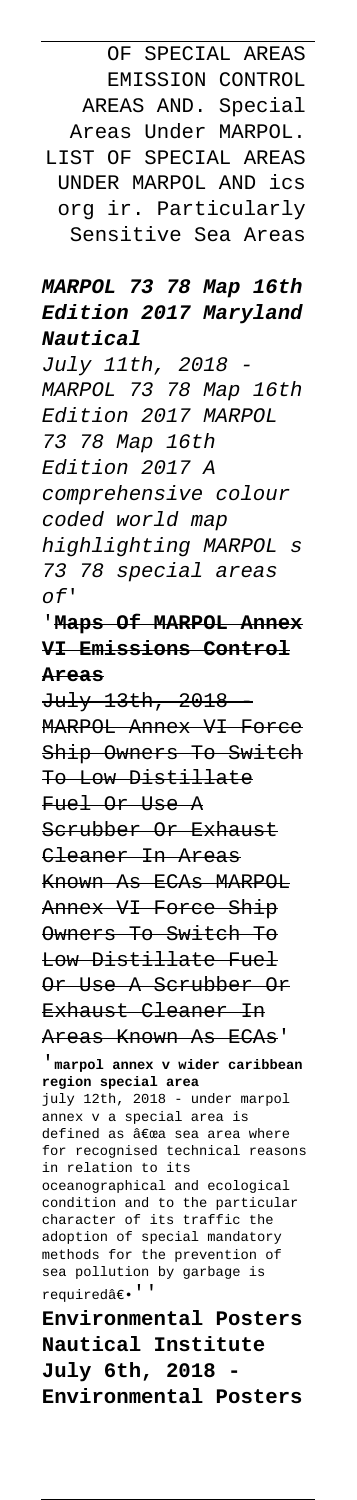**Many Areas In The World Have Been Designated As**  $\hat{\mathbf{a}}\epsilon$ ~Special Areasa<sup>€™</sup> **In Order To Protect Them From The Legal Practice Of Dumping Waste As Agreed Under The Marpol Convention**' '**marpol on cd rom plastep** july 8th, 2018 regulation 10 methods for the prevention of oil pollution from ships while operating in special areas regulation 11 exceptions regulation 12 reception facilities regulation 13 segregated ballast tanks dedicated clean ballast tanks and crude oil washing regulation 13a requirements for oil tankers with dedicated clean ballast tanks regulation 13b requirements for crude oil washing regulation'

#### '**IMO PARTICULARLY SENSITIVE SEA AREAS**

JULY 14TH, 2018 - WHAT IS A PARTICULARLY SENSITIVE SEA AREA A PSSA IS AN AREA THAT NEEDS SPECIAL PROTECTION YOU CAN SEE THEM ALL AND FIND OUT MORE ABOUT THEM USING THE MAP'

#### '**SPECIAL AREAS UNDER MARPOL**

JULY 12TH, 2018 - IN ANNEX I PREVENTION OF POLLUTION BY OIL ANNEX II CONTROL OF POLLUTION BY NOXIOUS LIQUID SUBSTANCES ANNEX IV PREVENTION OF POLLUTION BY SEWAGE FROM SHIPS AND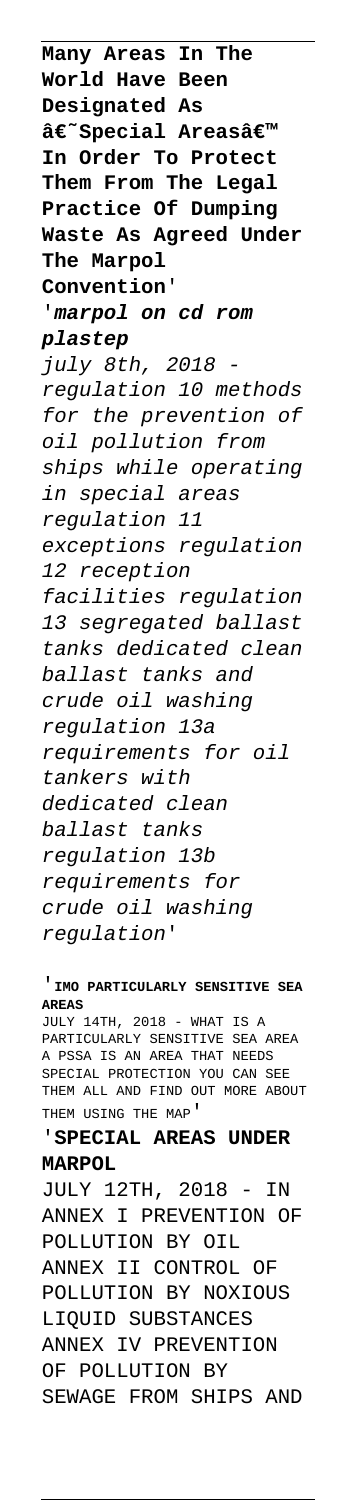ANNEX V PREVENTION OF POLLUTION BY GARBAGE FROM SHIPS MARPOL DEFINES CERTAIN SEA AREAS AS SPECIAL AREAS IN WHICH FOR TECHNICAL REASONS RELATING TO THEIR OCEANOGRAPHICAL AND''**imo traffic routing schemes and marpol areas marine** july 4th, 2018 - in annex i prevention of pollution by oil annex ii control of pollution by noxious liquid substances annex iv prevention of pollution by sewage from ships and annex v prevention of pollution by garbage from ships marpol defines certain sea areas as special areas in which for technical reasons relating to their oceanographical and ecological condition and to their sea traffic the'

## 'Shipsâ€<sup>™</sup> Garbage **Management under Revised MARPOL Annex V**

July 12th, 2018 - 1 These substances must not be harmful to the marine environment 2 Discharge shall only be allowed if a both the port of departure and the next port of destination are within the special area and the ship will not transit outside the special area between these' '**MAPS OF MARPOL ANNEX VI**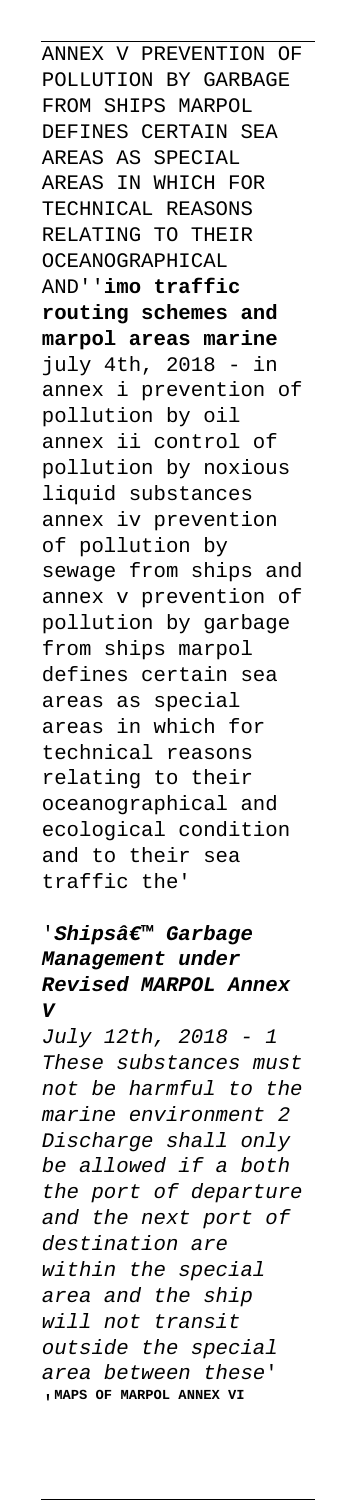# **EMISSIONS CONTROL AREAS** JULY 13TH, 2018 - MARPOL ANNEX VI FORCE SHIP OWNERS TO SWITCH TO LOW DISTILLATE FUEL OR USE A

SCRUBBER OR EXHAUST CLEANER IN

AREAS KNOWN AS ECAS'

#### '**Garbage**

July 10th, 2018 - The effectiveness of ships to comply with the discharge requirements of MARPOL depends largely upon the availability of adequate port reception facilities especially within special areas'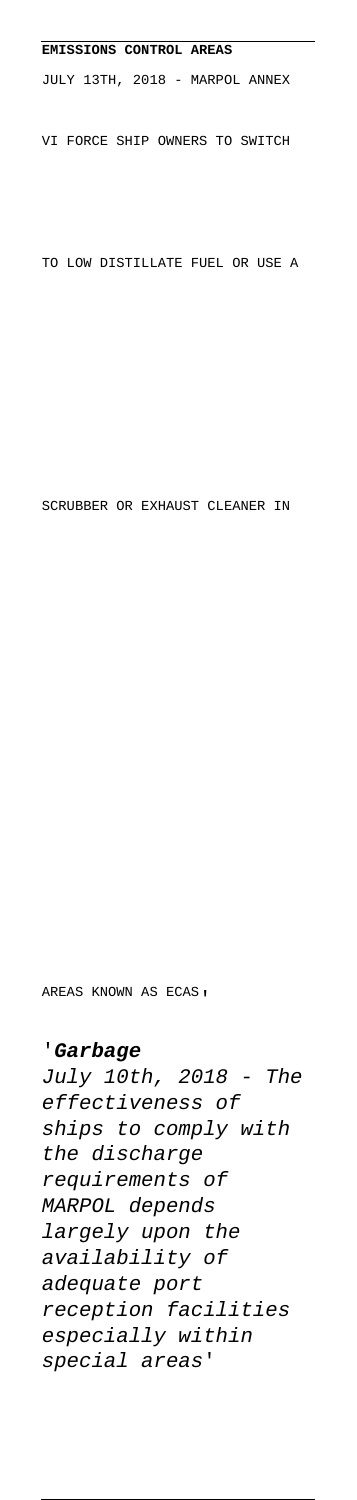'**MARPOL 73 78 Wall Map Todd Navigation** July 9th, 2018 - A comprehensive colour coded world map highlighting MARPOL s 73 78 special areas of the world This concise map is regularly updated with the latest MARPOL information and amendments so you can be sure that you have the most current map to hand' <sub>'</sub> "MARPOL― Safriadysaleh **Blogspot Com** June 24th, 2018 - Tidak Di Dalam "Special Areaâ€. Seperti Laut

Mediteranean Laut Baltic Laut

Hitam Laut Merah Dan Daerah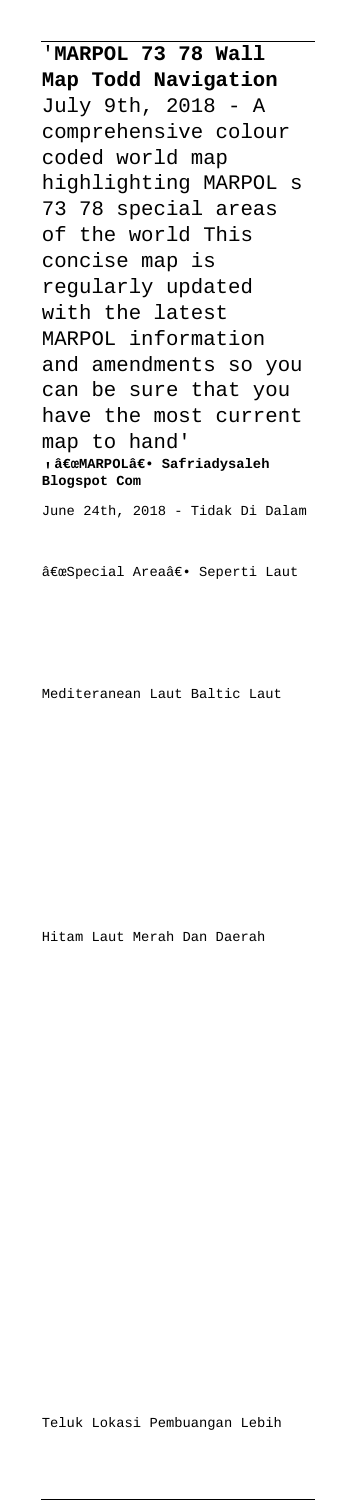Dari 50 Mil Laut Dari Daratan Pembuangan Dilakukan Waktu Kapal Sedang Berlayar,

'**MARPOL 73 78 Map port info** July 14th, 2018 - A comprehensive colour coded world map highlighting MARPOL s 73 78 special areas of the world This concise map is regularly updated with the latest MARPOL information and amendments so you can be sure that you have the most current map to hand''**MARPOL Annex** V â€<sup>w</sup> Garbage from ships revised **UK P amp I**  $2018$  - Annex V of the MARPOL Convention aims to eliminate and reduce MARPOL Annex V â€" Garbage from ships revised ships into coastal waters and Special Areas''**PDF Complying with MARPOL 73 78 ResearchGate** June 4th, 2015 - The current paper aims at clarifying the extensive MARPOL 73 78 â€" the IMOâ€<sup>m</sup>s first and only integrated and all embracing convention targeting pollution from ships  $\hat{a}\in$ " and its effects on the shipping industry in particular shipowners and their P amp I insurers''**33 CFR 151 53 Special Areas For Annex V Of MARPOL 73 78** February 27th, 2013 § 151 53 Special Areas For Annex V Of MARPOL 73 78 C The Discharge Restrictions Are In Effect In The Wider Caribbean Region The Mediterranean Sea The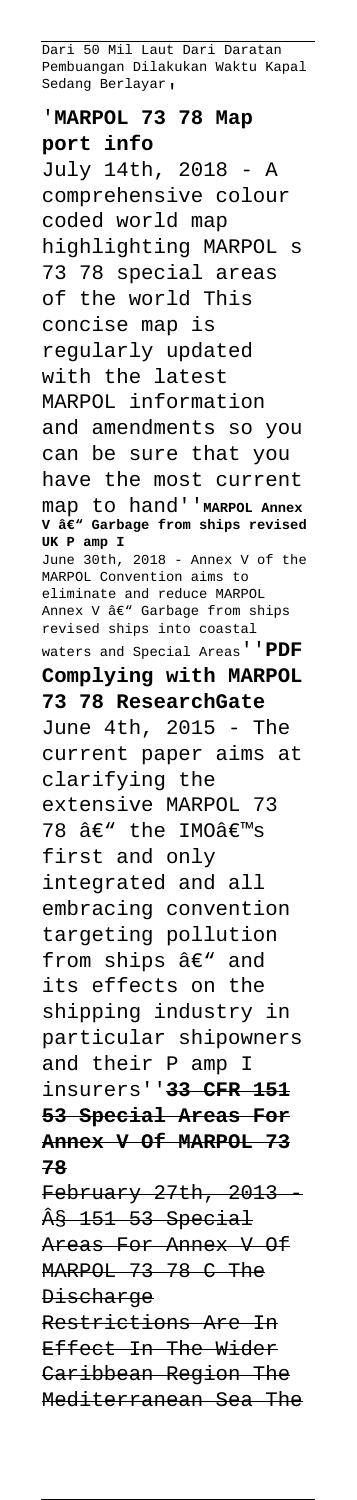Baltic Sea The North Sea The Gulfs And The Antarctic Special Areas This Is A List Of United States Code Sections Statutes At Large Public'

'**marpol 73 78 map port info july 14th, 2018 - a comprehensive colour coded world map highlighting marpol s 73 78 special areas of the world this concise map is regularly updated with the latest marpol information and amendments so you can be sure that you have the most current map to hand**'

## '**Special Areas In MARPOL 73 78 As Per IMO**

July 11th, 2018 Special Areas Means Sea Area Where For Recognized Technical Reasons In Relation To Its Oceanographical And Ecological Condition And To The Particular Character Of Its Traffic The Adoption Of Special Mandatory Methods For The Prevention Of Sea Pollution By Oil NLS Garbage Is Required'

#### '**MARPOL 73 78 Wikipedia**

July 11th, 2018 List of the MARPOL 73 78 Annexes The requirements are much stricter in a number of special areas but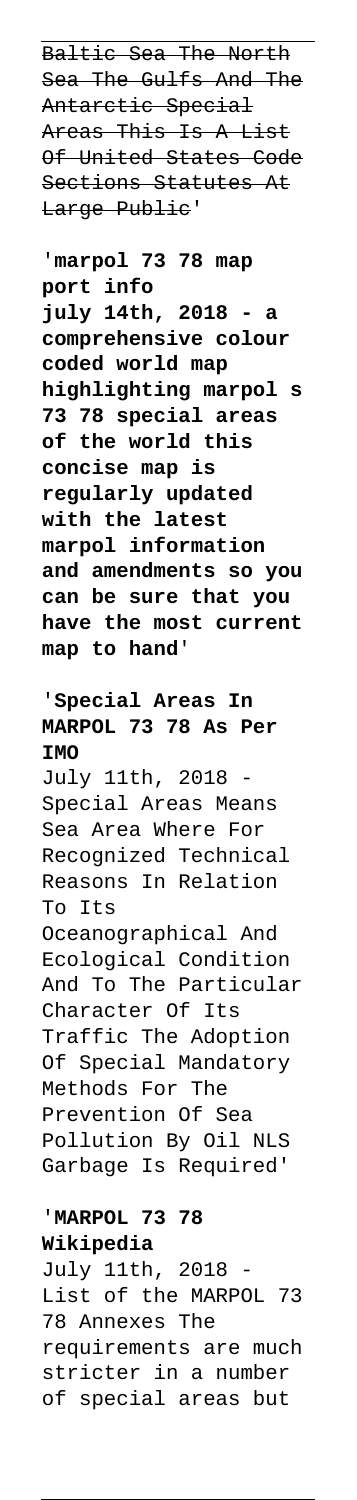perhaps the most prominent part of the Annex is the''**IMO Traffic Routing Schemes and MARPOL areas Marine** July 4th, 2018 - IMO Traffic Routing Schemes and MARPOL areas MARPOL defines certain sea areas as special areas in which Access this map on NMPi' '**marpol trainee ship wonders july 9th, 2018 marpol 73 78 is the international convention for the prevention of pollution from ships 1973 as modified by the protocol of 1978 in 1997 a protocol was adopted to amend the convention and a new annex vi was added which entered into force on 19 may 2005**' '**MARPOL 73 78 Map Putra Standards July 2nd, 2018 - A comprehensive colour coded world map highlighting MARPOL s 73 78 special areas of the world This concise map is regularly updated with the latest MARPOL information and amendments most recently in January 2013 to include the new Annex IV Discharge of Sewage and Annex V Discharge of Garbage updates so you can be sure that you have the most current map to**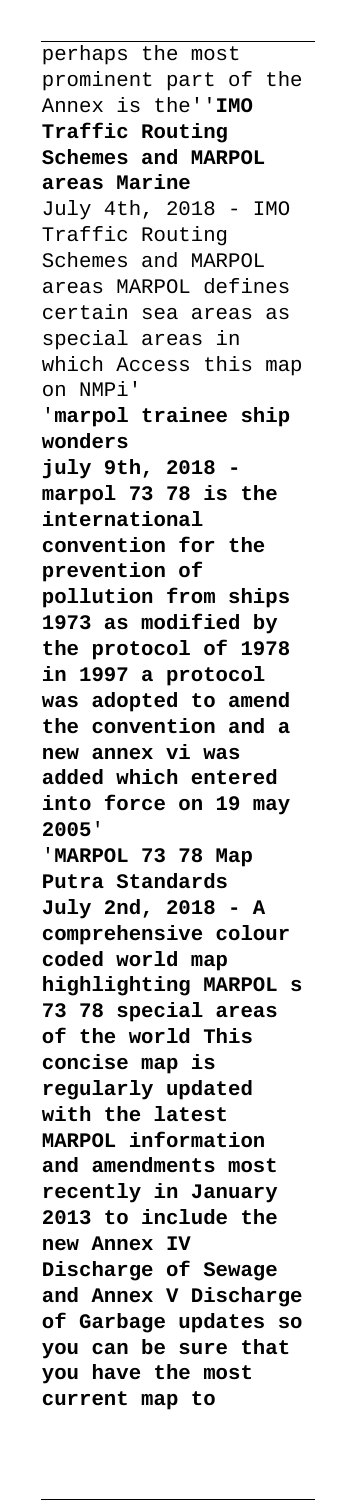**hand**''**MARPOL Special Areas Maritime Safety Posters**

July 14th, 2018 - MARPOL 73 78 Special Areas A Comprehensive Colour Coded World Map Highlighting MARPOLs 73 78 Special Areas Of The World This Concise Map Is Regularly Updated With The Latest MARPOL Information And Amendments Most Recently With The New Annex V Discharge Of Garbage Updates Revised For 1st January 2013 So You Can Be Sure That You Have The Most''**How to comply with MARPOL Annex V UK P amp I** July 8th, 2018 - 1 How to comply with MARPOL Annex V New amendments governing cargo classification and the discharge of cargo hold wash water UK P amp I CLUB IS MANAGED'

#### '**MARPOL 73 78**

#### **Wikipedia**

July 11th, 2018 - The International Convention for the Prevention of Pollution from Ships 1973 as modified by the Protocol of 1978 MARPOL 73 78 MARPOL is short for marine pollution and 73 78 short for the years 1973 and 1978 is one of the most important international marine environmental conventions'

'**Regulation 3 Disposal of garbage outside special areas July 13th, 2018 - 3 Disposal of garbage outside special areas**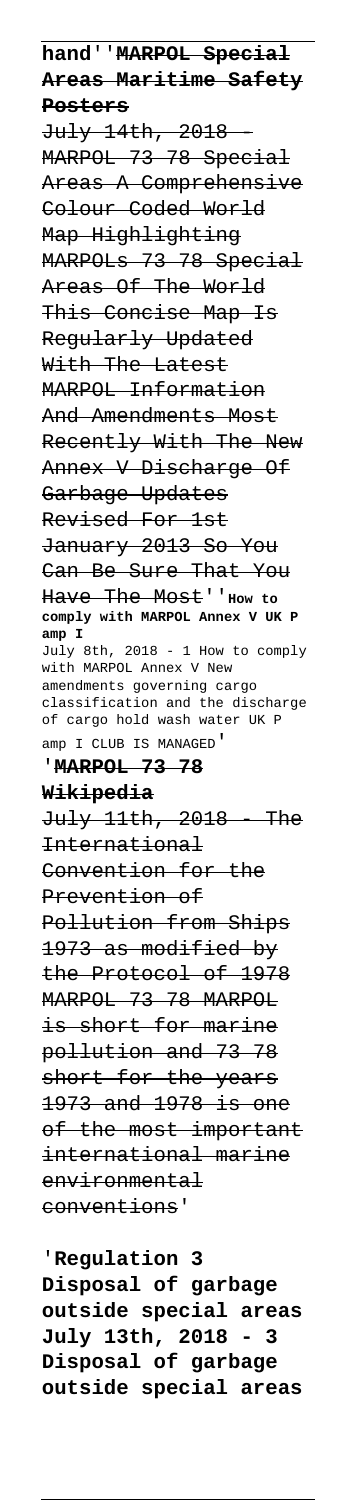**4 Special requirements for disposal of garbage Regulation 3 Disposal of garbage outside special areas 1**''**Appendix B Annex V of MARPOL 73 78 Clean Ships Clean** June 30th, 2010 - Disposal of garbage outside special areas Subject to the provisions of regulations 4 5 and 6 of this Annex the disposal into the sea of all plastics including but not limited to synthetic ropes synthetic fishing nets and plastic garbage bags is prohibited' '**Emission Control Areas MARPOL Annex VI Parker Kittiwake** July 13th, 2018 Emission Control Areas When the revised MARPOL Annex VI entered into force in July 2010 it included a change an area where special mandatory measures are''**marpol 73 78 map 2017 edition bookharbour july 8th, 2018 publisher shipping guides edition 2017 a comprehensive colour coded world map highlighting marpol s 73 78 special areas of the world this concise map is regularly updated with the latest marpol information and amendments so you can be sure that you**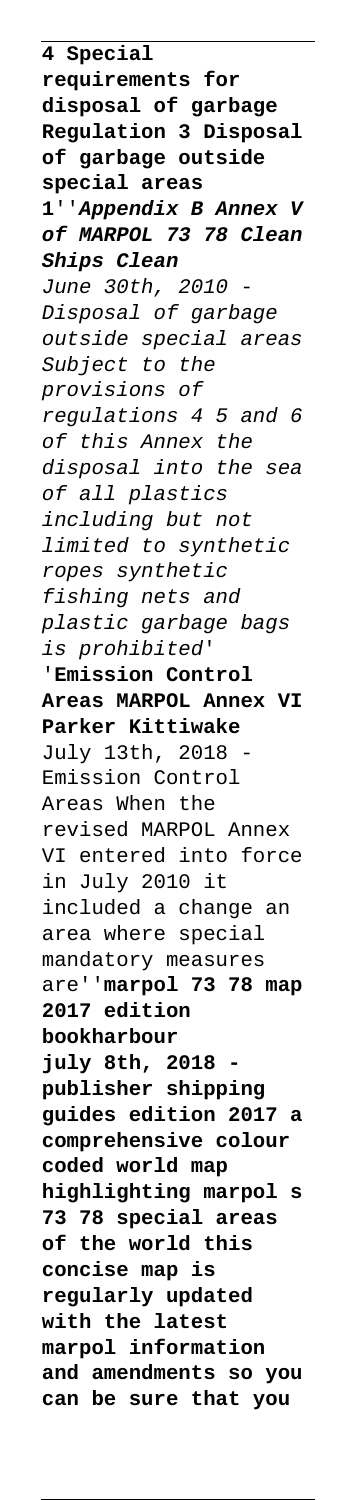**have the most current** map to hand''<sub>a€</sub>œgulfs areaa<sup>e</sup>. and southern **south african waters special areas**  $july$  15th, 2018 special areas in which the discharge of wastes from ships is prohibited will take effect in the "gulfs area― and off southern south africa on 1 august 2008 providing extra protection from pollution from shipping in those areas under the international convention for the prevention of pollution from ships marpol''**MARPOL Practical Guide 2013 Scribd** July 9th, 2018 Under Annex II the special area is the Antarctic area are deemed to present a major hazard to either marine resources or human health and Annex II requires that every ship is provided with pumping and piping arrangements to ensure that each tank designated for the carriage of Category X MARPOL 73 78 Practical Guide Page 11 of 57 MARPOL 73 78'

'**IMO MARPOL AREAS 1 1M NOVEMBER 2014 MARINE** MAY 21ST, 2018 - THIS LAYER SHOWS THE IMO

MARINE POLLUTION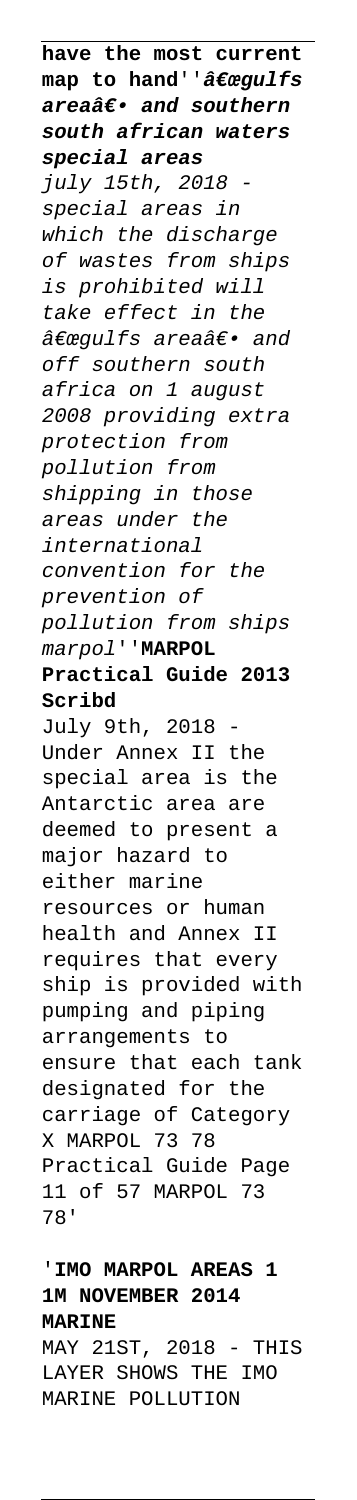PREVENTION MEASURES UNDER INTERNATIONAL CONVENTION FOR THE PREVENTION OF POLLUTION FROM SHIPS MARPOL INCLUDING SPECIAL AREAS AND PARTICULARLY SENSITIVE SEA AREAS PSSA' '**Wider Caribbean Region WCR**

**Special Area under MARPOL** July 10th, 2018 - A Special Area

is defined under MARPOL Annex V

as an area for which stringent

requirements apply to the

discharge of garbage from ships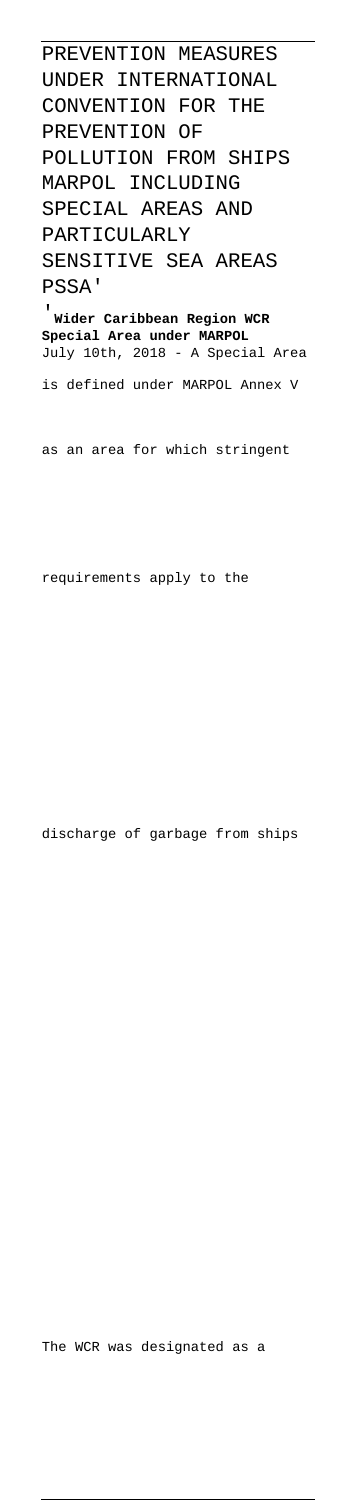WCR was designated as a Special<br>Area under MARPOL, MARPOL Annex Area under MARPOL''**MARPOL Annex V placard colour Manta Maritime** July 8th, 2018 - MARPOL ANNEX V  $\hat{a}\in$ " GARBAGE POLLUTION Special area means a sea area where for recognized technical and for the purposes of MARPOL Annex V they are the''**IMO SPECIAL AREAS UNDER MARPOL JUNE 29TH, 2018 - HOME » OUR WORK » MARINE ENVIRONMENT » POLLUTION PREVENTION » SPECIAL AREAS UNDER MARPOL SPECIAL AREAS UNDER MARPOL IN ANNEX I PREVENTION OF POLLUTION BY OIL ANNEX II CONTROL OF POLLUTION BY NOXIOUS LIQUID SUBSTANCES ANNEX IV PREVENTION OF**''**MARPOL 73 78 MAP PUTRA STANDARDS** JULY 2ND, 2018 - A COMPREHENSIVE COLOUR CODED WORLD MAP HIGHLIGHTING MARPOL S 73 78 SPECIAL AREAS OF THE WORLD' '**imo marpol areas 1 1m november 2014 marine** may 21st, 2018 - this map layer has been supplied directly by marine scotland national marine plan marpol including special areas and particularly sensitive sea areas''**MARPOL Annex V placard colour Manta Maritime** July 8th, 2018 required and for the purposes of MARPOL Annex V they are the Mediterranean Sea area the BalticSea area the Black Sea area the Red Sea area the Gulfs area the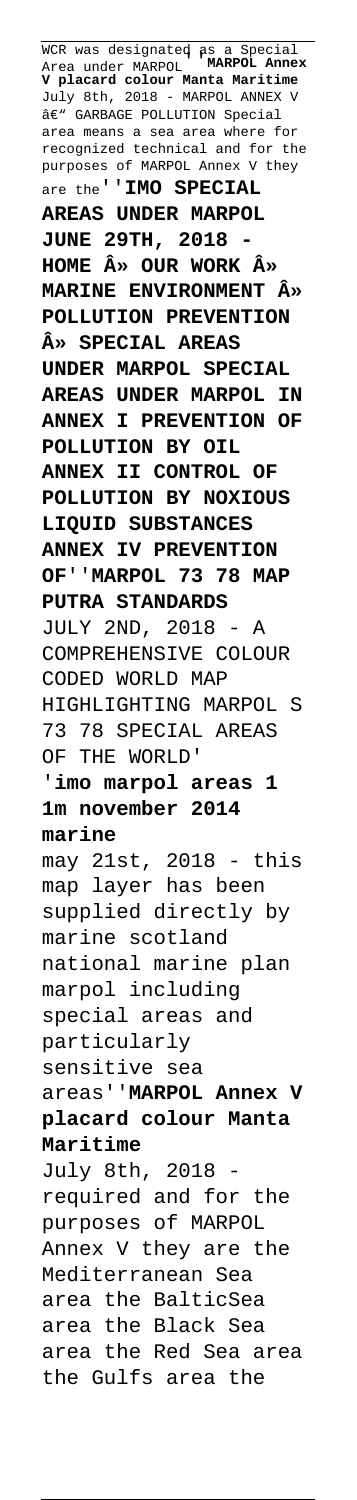North Sea area the Antarctic area and the Wider Caribbea n Region see MARPOL Annex V for the' '**MARPOL ANNEX V SPECIAL AREA MEDITERRANEAN GARD**

AUGUST 31ST, 2009 - THE SPECIAL

AREA REQUIREMENTS FOR THESE

AREAS HAVE NOT TAKEN EFFECT

BECAUSE OF LACK OF NOTIFICATIONS

FROM MARPOL PARTIES WHOSE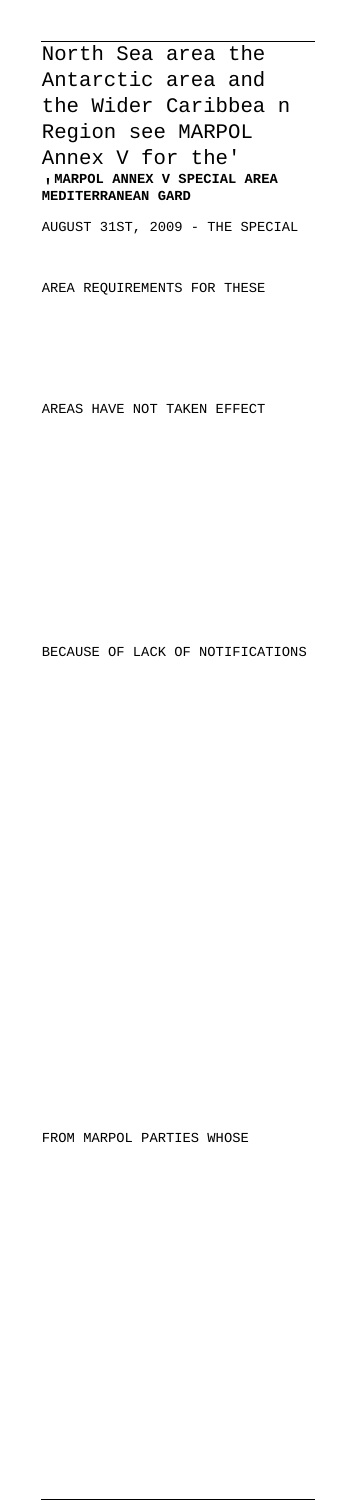SPECIAL AREAS ON THE EXISTENCE OF ADEQUATE RECEPTION FACILITIES REGULATIONS 38 6 OF MARPOL ANNEX I AND 5 4 OF MARPOL ANNEX V,

'**marpol 73 78 map american nautical services** june 15th, 2018 marpol 73 78 map a comprehensive colour coded world map highlighting marpol s 73 78 special areas of the world this concise map is regularly updated with the latest marpol information and amendments so you can be sure that you have the most current map to hand''**33 CFR 151 53 Special areas for Annex V of MARPOL 73 78** February 27th, 2013 - § 151 53 Special areas for Annex V of MARPOL 73 78 c The discharge restrictions are in effect in the Wider Caribbean Region the Mediterranean Sea the Baltic Sea the North Sea the Gulfs and the Antarctic special areas This is a list of United States Code sections Statutes at Large Public'

'**Regulation 15 Control Of Discharge Of Oil MARPOL Training** July 10th, 2018 - 11 Port State Control On Operational Requirements Chapter 3 Requirements For Machinery Spaces Of All Ships B Discharges In Special Areas'

'**MARPOL SPECIAL AREAS MAP HOSTINGER** JUNE 28TH, 2018 - SAT 15 APR 2017 14 53 00 GMT PPY THE

SPECIAL AREA REQUIREMENTS FOR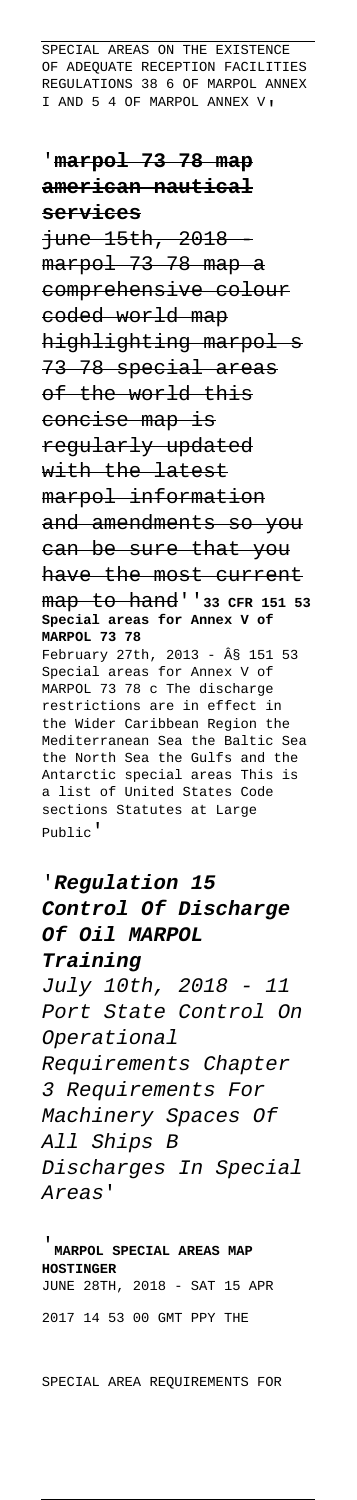EFFECT BECAUSE OF LACK OF NOTIFICATIONS FROM''**33 CFR 151 13 Special areas for Annex I of MARPOL 73 78** May 1st, 1990 - § 151 13 Special areas for Annex I of MARPOL 73 78 1 The bilge water does not originate from cargo pump room bilges 2 The bilge water is not mixed with oil cargo residues This is a list of United States Code sections Statutes at Large Public Laws and Presidential Documents which provide'

'*MARPOL ANNEX V â€*" **GARBAGE FROM SHIPS REVISED UK P AMP I** JUNE 30TH, 2018 - FOR EXAMPLE ANNEX V TOTALLY PROHIBITS OF THE DISPOSAL OF PLASTICS ANYWHERE INTO THE SEA AND SEVERELY RESTRICTS DISCHARGES OF OTHER GARBAGE FROM SHIPS INTO COASTAL WATERS AND SPECIAL AREAS AN OVERVIEW OF THE REVISED MARPOL ANNEX V DISCHARGE PROVISIONS AND A COPY OF MEPC 201 62 CAN BE FOUND HERE''SHIPS<sub>'</sub> **GARBAGE MANAGEMENT UNDER REVISED MARPOL ANNEX V** JULY 12TH, 2018 - FOR EXAMPLE IF A VESSEL IS SAILING WITHIN A SPECIAL AREA AND HAS MIXED COMMINUTED FOOD WASTE WITH FOOD WASTE THAT IS NO COMMINUTED THEN ACCORDING TO THE REVISED MARPOL ANNEX V REGULATIONS THE VESSEL SHOULD NOT DISCHARGE THE FOOD WASTE MIXTURE TO THE SEA''**how to comply with marpol annex v uk p amp i** july 8th, 2018 - how to comply with marpol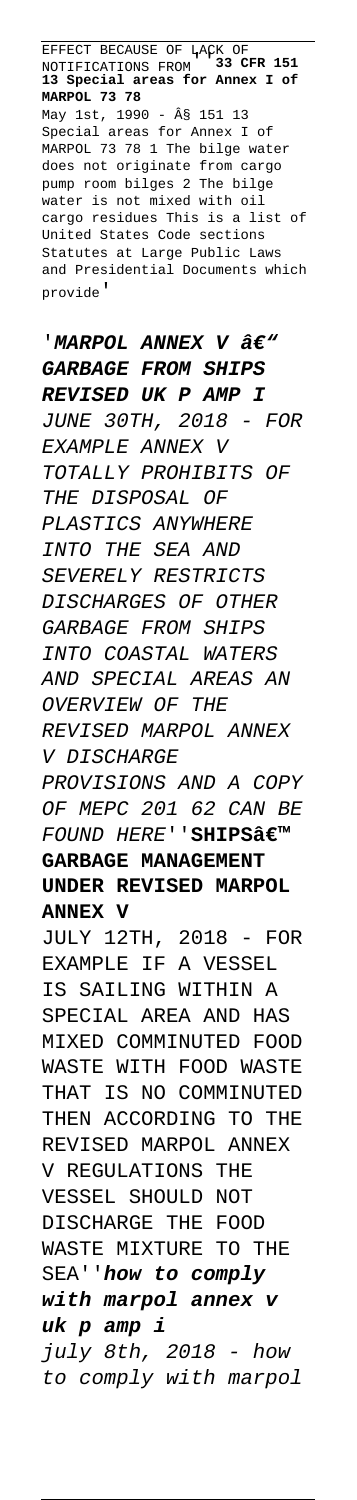annex v new amendments governing cargo classification and the discharge of cargo hold wash water special area between these ports' '**What Are The Garbage Special Areas Ship Generated** July 9th, 2018 - What Are The Garbage Special Areas Ship Generated Garbage Disposal Rules In Such Areas The Special Areas Designated Under MARPOL Annex V Are' '**special areas under marpol pdf pollution nature november 1st, 1973 special areas under marpol in annex i prevention of pollution by oil annex ii control of pollution by noxious liquid substances annex iv prevention of pollution by sewage from ships and annex v prevention of pollution by garbage from ships marpol defines certain sea areas as special areas in which for technical reasons relating to their oceanographical and ecological condition and to**'

'**Regulation 3 Disposal of garbage outside special areas** July 13th, 2018 - a the disposal into the sea of all plastics including but not limited to synthetic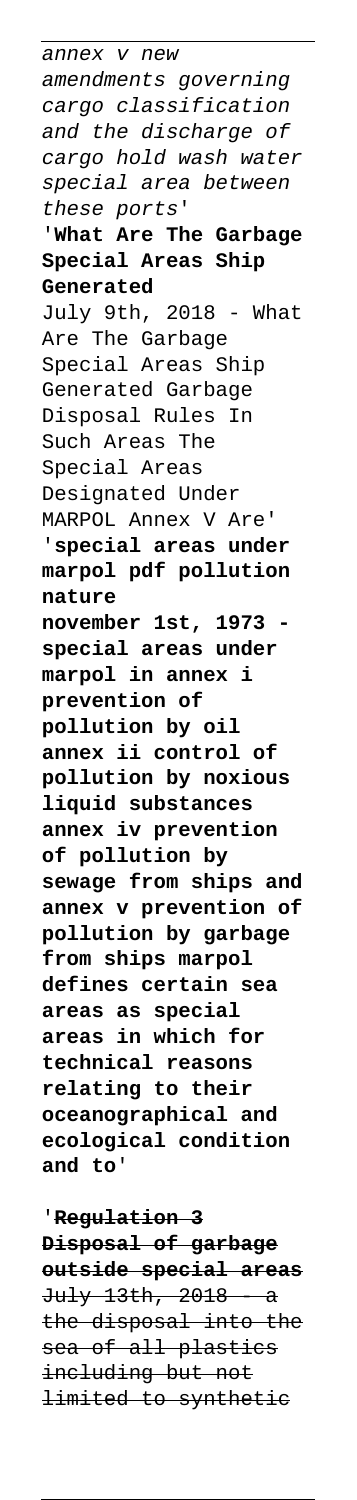ropes synthetic fishing nets plastic garbage bags and incinerator ashes from plastic products which may contain toxic or heavy metal residues is prohibited''**What are the garbage special areas Ship generated** July 9th, 2018 - The Special Areas designated under MARPOL

Annex V are Mediterranean Sea

Black Sea Baltic Sea Red Sea

North Sea Gulfs Area Antarctic

Area S of 60 degree South amp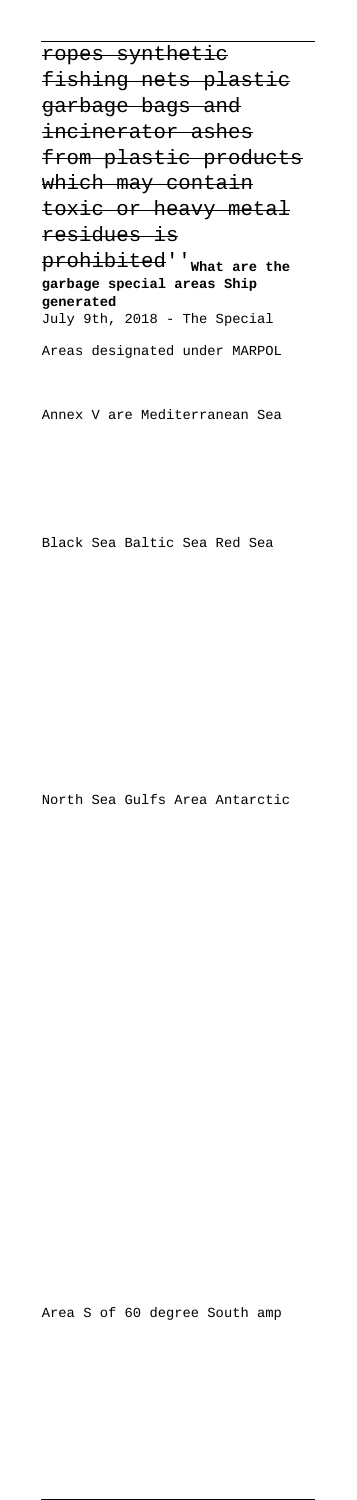the Gulf of Mexico and the Caribbean Sea' '**Special Areas under MARPOL pdf Pollution Nature** November 1st, 1973 - Special Areas under MARPOL pdf Free download as PDF File pdf Text File txt or read online for free Special Areas under MARPOL' '**frequently asked questions marpol training** july 9th, 2018 - if your vessel

is within a special area other

considerations apply however

there are specific distance

requirements for some nation s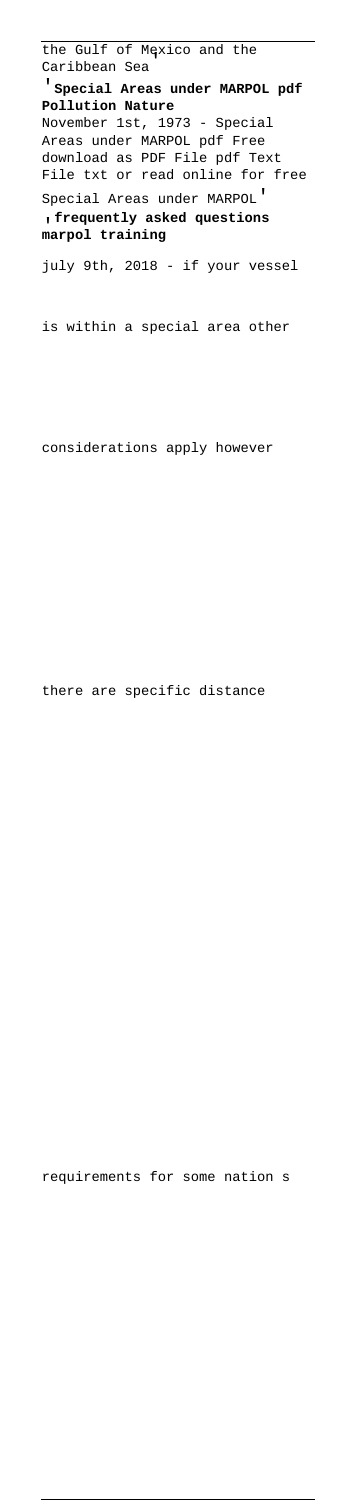need to check depending on your vessel s trade routes,

'**imo special areas under marpol** june 29th, 2018 - ppy the special area requirements for these areas have not yet taken effect because of lack of notifications from marpol parties whose coastlines border the relevant special areas on the existence of adequate reception facilities regulations 38 6 of marpol'

#### '**MARPOL 73 78 MAP AMERICAN NAUTICAL SERVICES**

JUNE 15TH, 2018 - A COMPREHENSIVE COLOUR CODED WORLD MAP HIGHLIGHTING MARPOL S 73 78 SPECIAL AREAS OF THE WORLD THIS CONCISE MAP IS REGULARLY UPDATED WITH THE LATEST MARPOL INFORMATION AND AMENDMENTS SO YOU CAN BE SURE THAT YOU HAVE THE MOST CURRENT MAP TO HAND''**MAPS AND ATLASES PORT INFO** JULY 13TH, 2018 - THESE MARITIME THEMED MAPS AND ATLASES ARE USEFUL REFERENCE TOOLS FOR ANYONE WITHIN THE INDUSTRY WHETHER IN THE SHIPPING OFFICE OR ONBOARD THE VESSEL ALL OF THE MAPS DETAILED BELOW ARE INCLUDED WITHIN THE SHIPS ATLAS WITH THE EXCEPTION OF THE SHIPPING WORLD S MAP WHICH IS A LARGE DISPLAY MAP'

'**New MARPOL no discharge zones GARD** November 30th, 1998 New MARPOL no discharge zones As readers will be aware Annex I 1 of MARPOL 2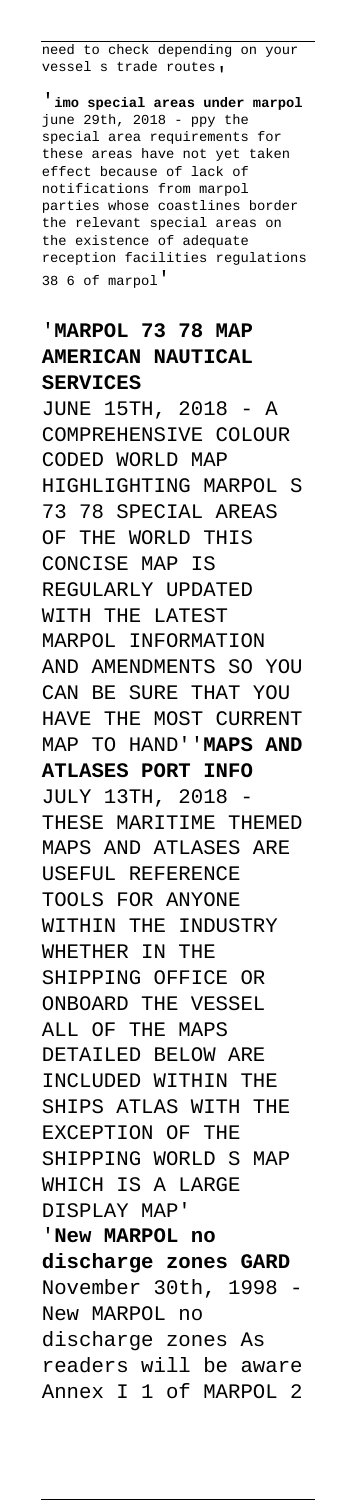provides for the designation of Special Areas in which there is a total prohibition of discharge into the sea of oil or oily mixtures from any oil tanker and any ship of 400 gross tons or more'

'**Special Areas under MARPOL Cult of Sea** July 4th, 2018 MARPOL defines certain sea areas as special areas in which for technical reasons relating to their oceanographical and ecological condition and to their sea traffic the adoption of special mandatory methods for the prevention of sea pollution is required''**LIST OF SPECIAL AREAS EMISSION CONTROL AREAS AND** July 2nd, 2018 - Special Areas

and Emission Control Areas ECAs

under MARPOL 1 Special Area s

are defined under MARPOL Annexes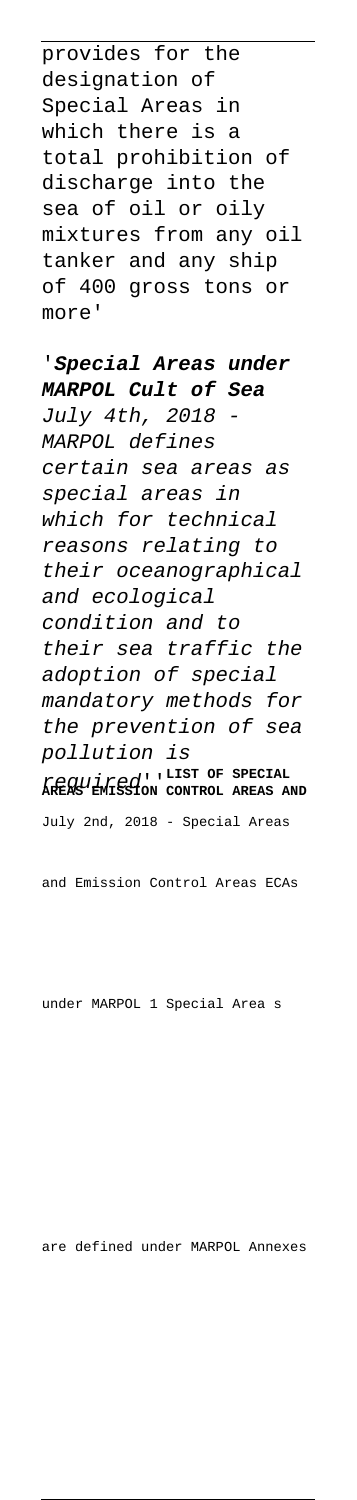for recognized technical reasons in relation to their oceanographical and ecological conditions and to the particular character of their sea traffic the adoption of special mandatory methods for the prevention of pollution of the sea from ships by,

'**Wider Caribbean Region WCR Special Area under MARPOL July 10th, 2018 - The WCR was designated as a Special Area under MARPOL Annex V in 1991 but the discharge requirements did not take effect immediately as adequate port**''**AMAZON COM MARPOL 73 78 MAP EVERYTHING ELSE** APRIL 13TH, 2017 - A COMPREHENSIVE COLOUR CODED WORLD MAP HIGHLIGHTING MARPOL S 73 78 SPECIAL AREAS OF THE WORLD THIS CONCISE MAP IS REGULARLY UPDATED WITH THE LATEST MARPOL INFORMATION AND AMENDMENTS SO YOU CAN BE SURE THAT YOU HAVE THE MOST CURRENT MAP TO HAND SUMMARY BOXES BENEATH THE MAP ITEMISE THE MAJOR''**Sulphur Emission Control Area Wikipedia** July 11th, 2018 - Sulphur Emission Control Areas SECAs Or Emission Control Areas ECAs Are Sea Areas In Which Stricter Controls Were Established To Minimize Airborne Emissions From Ships As Defined By Annex VI Of The 1997 MARPOL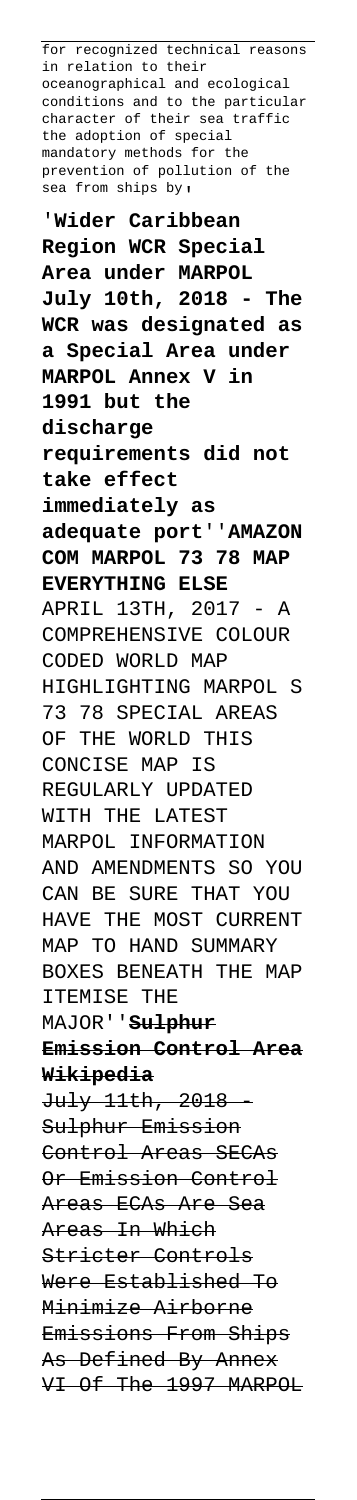Protocol'

'**MARPOL Practical Guide 2013 Scribd** July 9th, 2018 - MARPOL 73 78 Special Areas Special areas under MARPOL 73 78 are as follows Documents Similar To MARPOL Practical Guide 2013 Skip carousel'

'**MARPOL Special Areas Maritime Safety Posters** July 14th, 2018 - MARPOL 73 78 Special Areas A comprehensive

colour coded world map

highlighting MARPOLs 73 78

special areas of the world This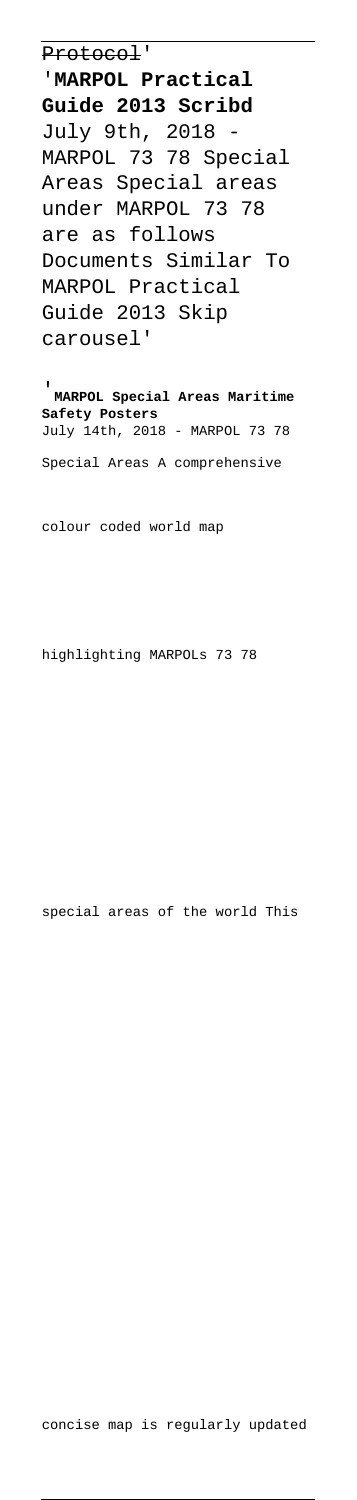with the latest MARPOL information and amendments most recently with the new Annex V Discharge of Garbage updates revised for 1st January 2013 so you can be sure that you have .<br>the most current map to hand

'**imo particularly sensitive sea areas july 14th, 2018 what is a particularly sensitive sea area pssa a pssa is an area that needs special protection through action by the international maritime organization imo because of its significance for recognized ecological or socio economic or scientific reasons and which may be vulnerable to damage by international maritime activities**'

'"MARPOL― **Safriadysaleh Blogspot Com June 24th, 2018 - MAPS NEW DETIK Translate Entri Untuk Menghindari Hal Tersebut Mari Sama Sama Mendalami Apa Yg Di Maksud Marpol Itu Di Dalam "Special** Areaâ€. Seperti' '**33 CFR 151 13 Special areas for Annex I of MARPOL 73 78 May 1st, 1990 - § 151 13 Special areas for Annex I of MARPOL 73 78 1 The bilge water does not originate from cargo pump room bilges 2 The bilge water is not mixed with oil**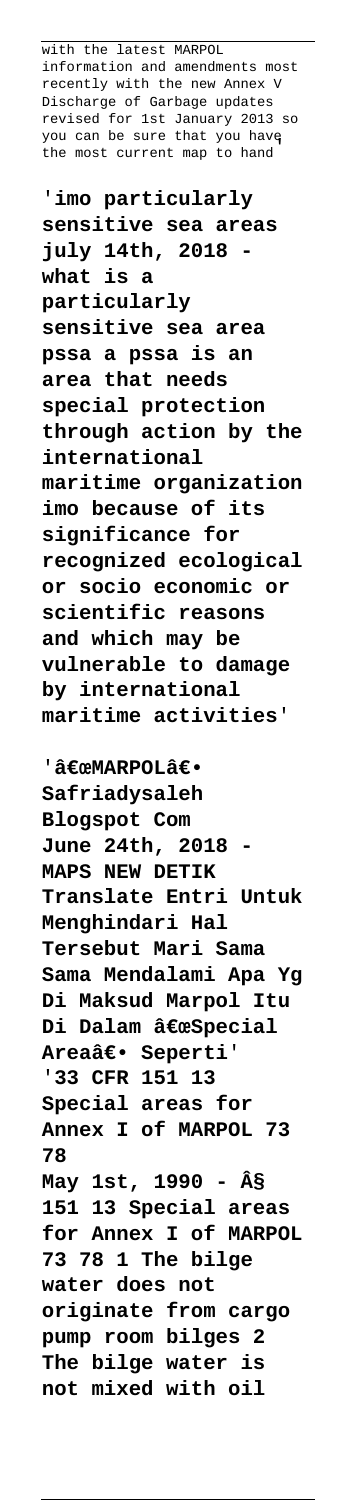**cargo residues This is a list of United States Code sections Statutes at Large Public Laws and Presidential Documents which provide**'

'**Sulphur Emission Control Area Wikipedia** July 11th, 2018 - Sulphur Emission Control Area MARPOL insist on it As for the other regulations updates there is possibility of establishing  $a \in \mathbb{R}$  areasa $\in \mathbb{R}$  where'

'**Sensitive Sea Areas Map Port Info** June 24th, 2018 - Sensitive Sea Areas Map Product Code Ssam

Availability In Stock Marpol 73

78 International Load Line Zones

And Areas Sensitive Sea Areas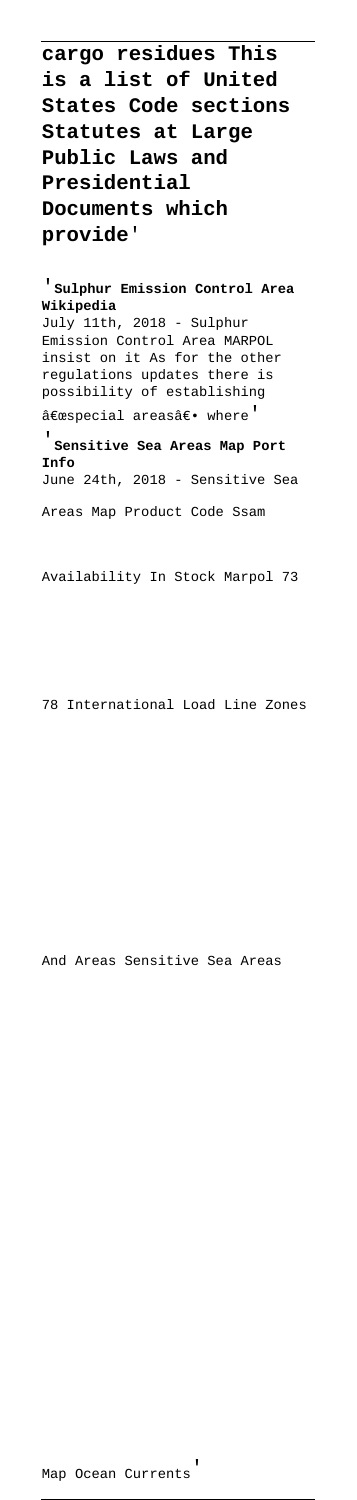'**Amazon Com MARPOL 73 78 Map Everything Else April 13th, 2017 - A Comprehensive Colour Coded World Map Highlighting MARPOL S 73 78 Special Areas Of The World This Concise Map Is Regularly Updated With The Latest MARPOL Information And Amendments So You Can Be Sure That You Have The Most Current Map To Hand**' '**special areas as per marpol marinesite june 29th, 2018 special areas under marpol the marpol convention defines certain sea areas as** "special areasâ€. **in which for technical reasons relating to their oceanographical and ecological condition and to their sea traffic the adoption of special mandatory methods for the prevention of sea pollution is required**''**Special Areas under MARPOL Cult of Sea** July 4th, 2018 - MARPOL defines certain sea areas as special areas in which for technical reasons relating to their oceanographical and ecological condition and to their sea traffic the adoption of special mandatory methods for the prevention of sea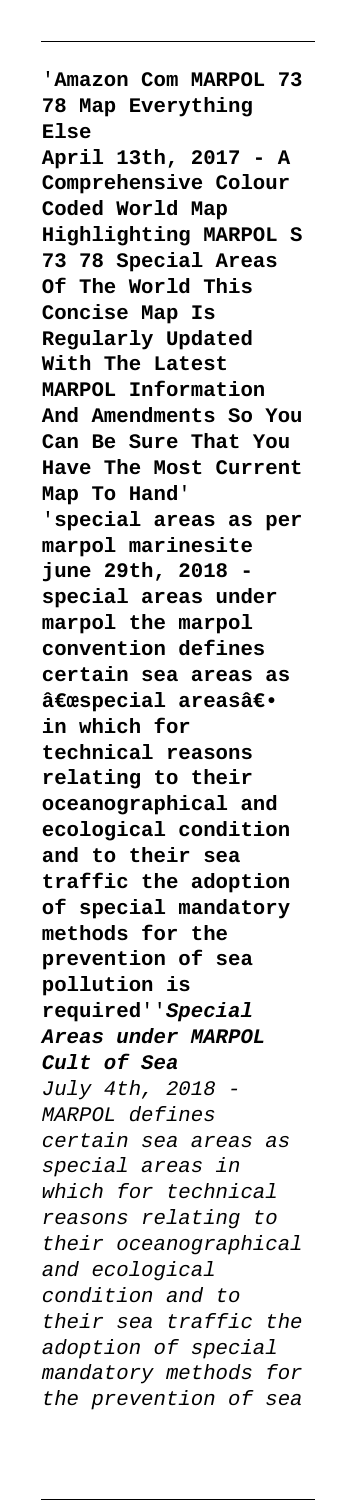pollution is required'

'**MARPOL 73 78 Map 16th Edition 2017 Maryland Nautical** July 11th, 2018 - MARPOL 73 78 Map 16th Edition 2017 A

Comprehensive Colour Coded World

Map Highlighting MARPOL S 73 78

Special Areas Of The World This

Concise Map Is Regularly Updated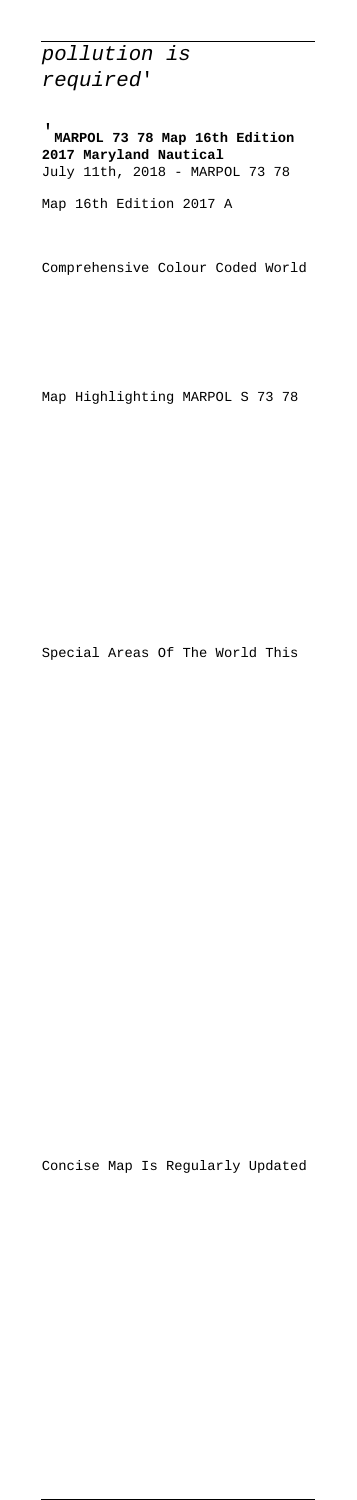Information And Amendments So You Can Be Sure That You Have The Most Current Map To Hand' '**Special Areas In MARPOL 73 78 As Per IMO** July 11th, 2018 Special Areas Means Sea Area Where For Recognized Technical Reasons In Relation To Its Oceanographical And Ecological Condition' '**MARPOL Amendments to Annex V P amp I Insurance** July 6th, 2018 - The MARPOL special areas are the Baltic Sea North Sea Mediterranean Black Sea Red Sea the Gulfs Area Wider Caribbean Region and the Antarctic Area However due to a lack of shore reception facilities in''**MARPOL Amendments To Annex V P Amp I Insurance** July 6th, 2018 - MARPOL Amendments To Annex V 3rd October 2012 Discharge Criteria â€" Within Special Areas The MARPOL Special Areas Are The Baltic Sea North Sea'

# '**Marpol Special Areas Map Hostinger**

June 28th, 2018 - PDF Marpol Special Areas Map PDF Marpol Special Areas Map Download File Recent search marpol special areas map marpol special areas map pdf marpol annex special areas map'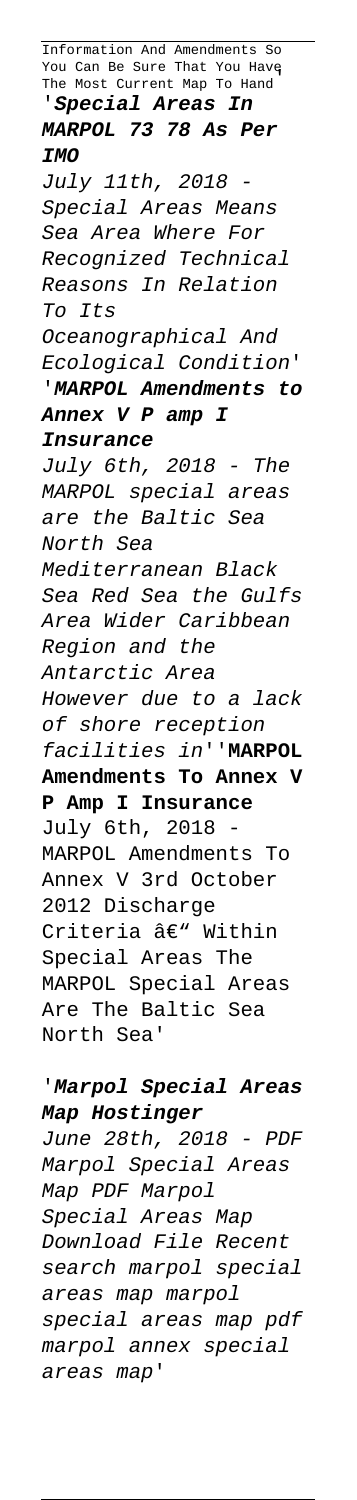'**MARPOL ANNEX V WIDER CARIBBEAN REGION SPECIAL AREA** JULY 12TH, 2018 - MARPOL ANNEX V WIDER CARIBBEAN REGION ANNEX V WIDER CARIBBEAN REGION SPECIAL AREA LIMITS OF THE WIDER CARIBBEAN REGION SPECIAL AREA MARPOL ANNEX V'

#### '**MARPOL ON CD ROM PLASTEP**

JULY 8TH, 2018 - ANNEX I OF MARPOL 73 78 REGULATION 10 METHODS FOR THE PREVENTION OF OIL POLLUTION FROM SHIPS WHILE OPERATING IN SPECIAL AREAS REGULATION 11 EXCEPTIONS''**LIST OF SPECIAL AREAS UNDER MARPOL AND ics org ir** June 16th, 2018 - MEPC 1 Circ 778 Annex 1 page 1 I CIRC MEPC 01 778 doc ANNEX 1 LIST OF SPECIAL AREAS UNDER MARPOL Special Areas Amendments adopted to the MARPOL Annex' '**discharge of water amp waste from marine vessels standards** july 8th, 2018 discharge of water amp waste from marine vessels standards amp regulations marpol convention and

outside special areas'

'**special areas as per marpol marinesite** june 29th, 2018 special areas under marpol the marpol convention defines certain sea areas as "special areasâ€. in which for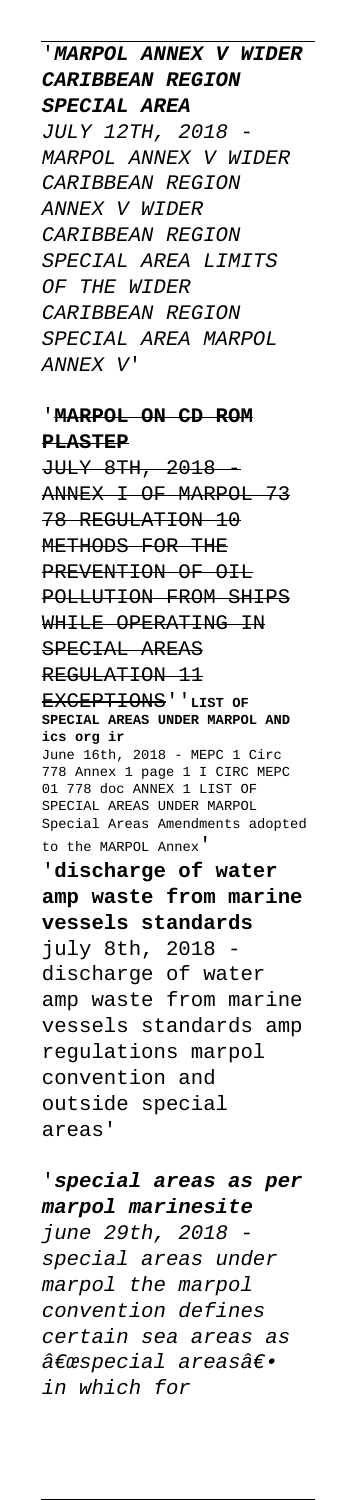technical reasons relating to their oceanographical and ecolo'

'**discharge of water amp waste from marine vessels standards july 8th, 2018 discharge of water amp waste from marine vessels standards amp regulations marpol convention august 2010 disclaimer the standards amp regulations provided here are attributable to the named source and are assumed to be accurate at the time of posting**'

'**Emission Control Areas ECAs Atobviaconline Com July 13th, 2018 - Sulphur Emission Control Area SECA Amp North American Caribbean Emission Control Areas ECA MARPOL Annex VI Entered Into Force On 19 May 2005 Regulations 14 And 18 Define The Method Of Controlling Sulphur Oxide SOx Emissions On A Global Basis And In Defined Protected Areas Called Sulphur Emission Control Areas SECAs Or ECAs**'

'**Marine Pollution SEOS Project** June 12th, 2018 - Parties To The

MARPOL Convention On Marine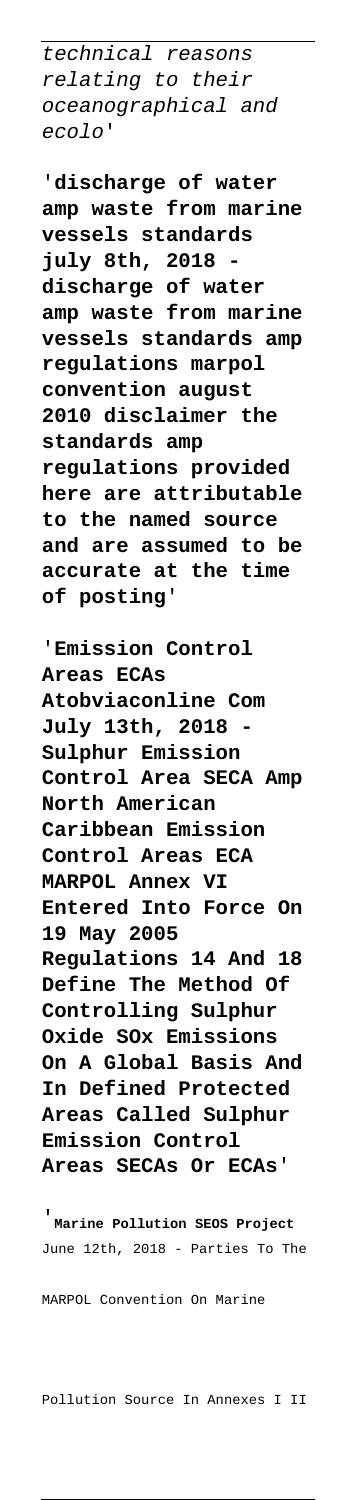And V MARPOL Defines Certain Sea Areas As Special Areas In Which''**Marine Pollution SEOS Project** June 12th, 2018 - Special areas under MARPOL In Annexes I II and V MARPOL defines certain sea areas as special areas in which for technical reasons relating to their oceanographical and ecological condition and to their sea traffic the adoption of special mandatory methods for the prevention of sea pollution is required'

**ExeGulfs areaâ€.** and Southern **South African waters Special Areas** July 15th, 2018 - Special Areas in which the discharge of wastes

from ships is prohibited will

take effect in the "Gulfs

areaâ€. and off southern South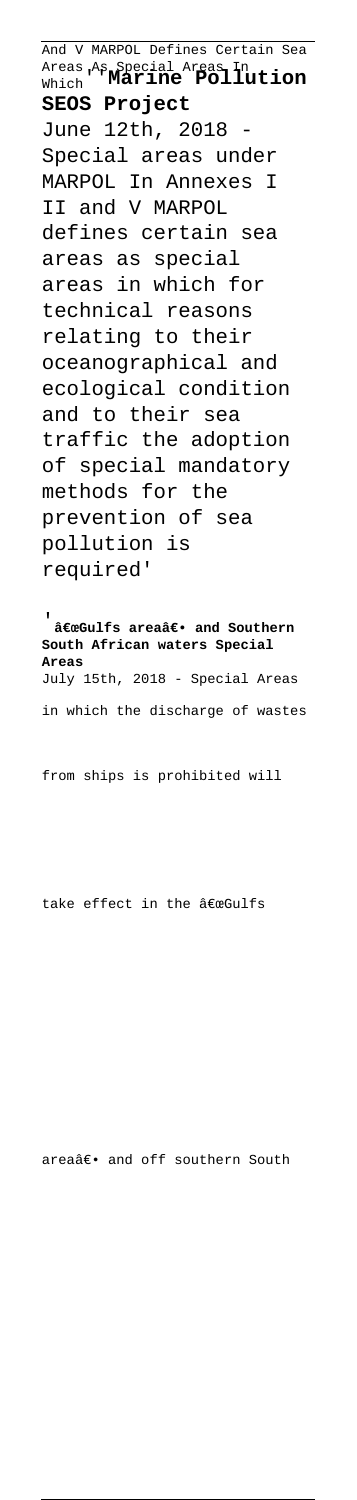providing extra protection from pollution from shipping in those areas under the International Convention for the Prevention of Pollution from Ships MARPOL' '**LIST OF SPECIAL AREAS EMISSION CONTROL AREAS AND** July 2nd, 2018 - LIST OF SPECIAL AREAS AND EMISSION CONTROL AREAS UNDER MARPOL Special Areas to the Amendments adopted MARPOL Annex Entry into force of the amendments''**Special Areas Under MARPOL** July 12th, 2018 - The Special Area requirements for these areas have not yet taken effect because of lack of notifications from MARPOL Parties whose coastlines border the relevant special areas on the existence of adequate reception facilities regulations 38 6 of MARPOL Annex I and 5 4 of MARPOL Annex V' '**list of special areas under marpol and ics org ir** june 16th, 2018 - the special area requirements for these

areas have not taken effect

because of lack of notifications

from marpol parties whose